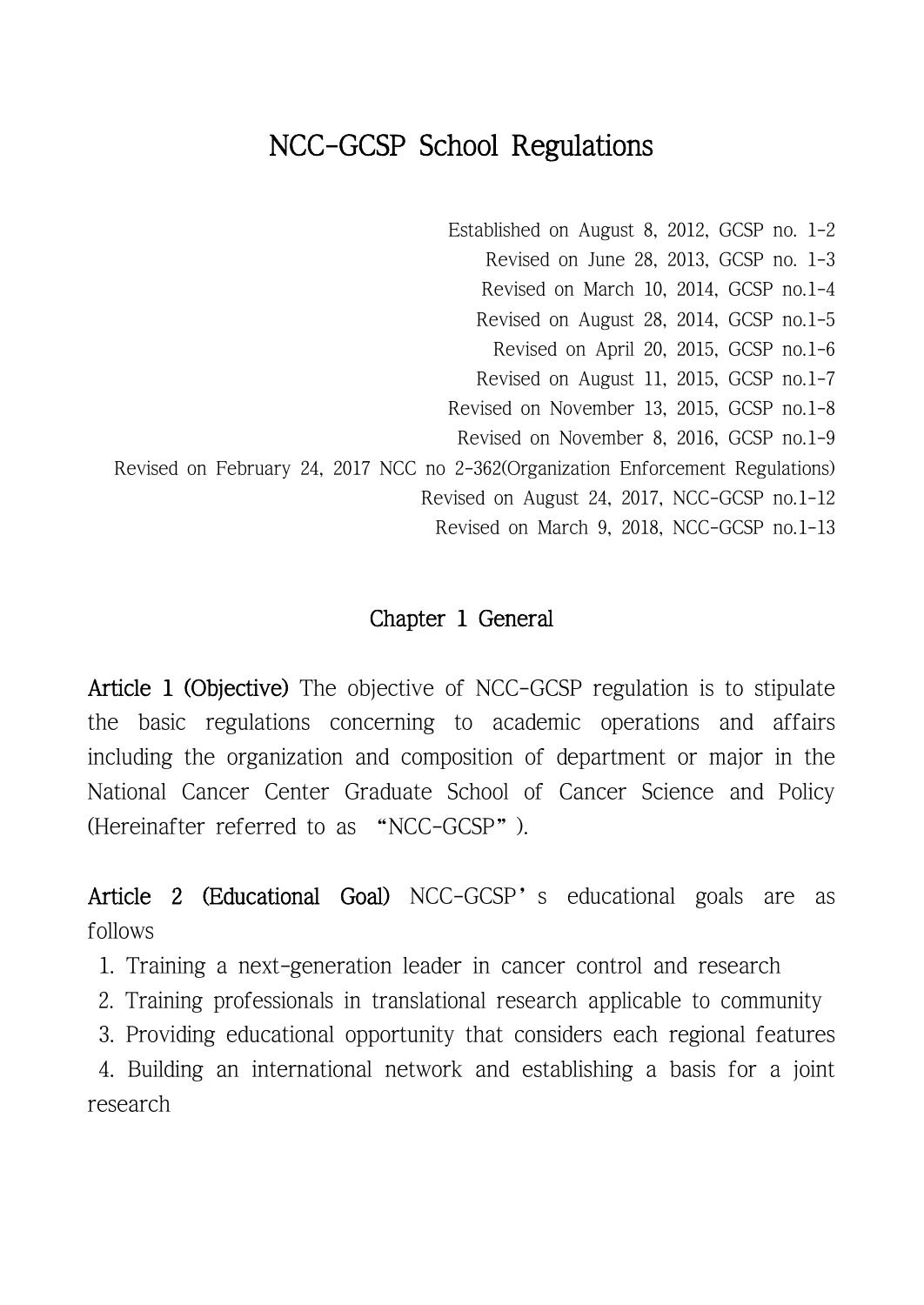Article 3 (Degree Program) NCC-GCSP offers master's degree program (Hereinafter referred to as "master's program") and doctoral degree program (Hereinafter referred to as "doctoral program")

Article 3-2 (Academy · Research · Industry Cooperation Program) NCC-GCSP can have Academy Research Industry cooperation program which establishes and operates Academy · Research · Industry, Academy · Research or Academy·Industry program by signing a contract with research institute or industry as a degree program of graduate school.

Article 4 (Department) ① Two different departments are established in master's program and doctoral program: the Department of Cancer Control and Population Health and the Department of Cancer Biomedical Science.

② Final decisions with respect to any matters required for establishing and operating the department rest upon the President through the NCC-GCSP Committee review.

Article 5 (Quota) ① The student quota should be the one approved by the Ministry of Education as stipulated in the「University Establishment

and Operation Act」.<br>② Final decision regarding the admission offer to students that is not included in the official quota rest upon the President through the NCC-GCSP Committee review.

### Chapter 2 Organization and Faculty

Article 6 (Organization) The organization of NCC-GCSP should follow the related regulations.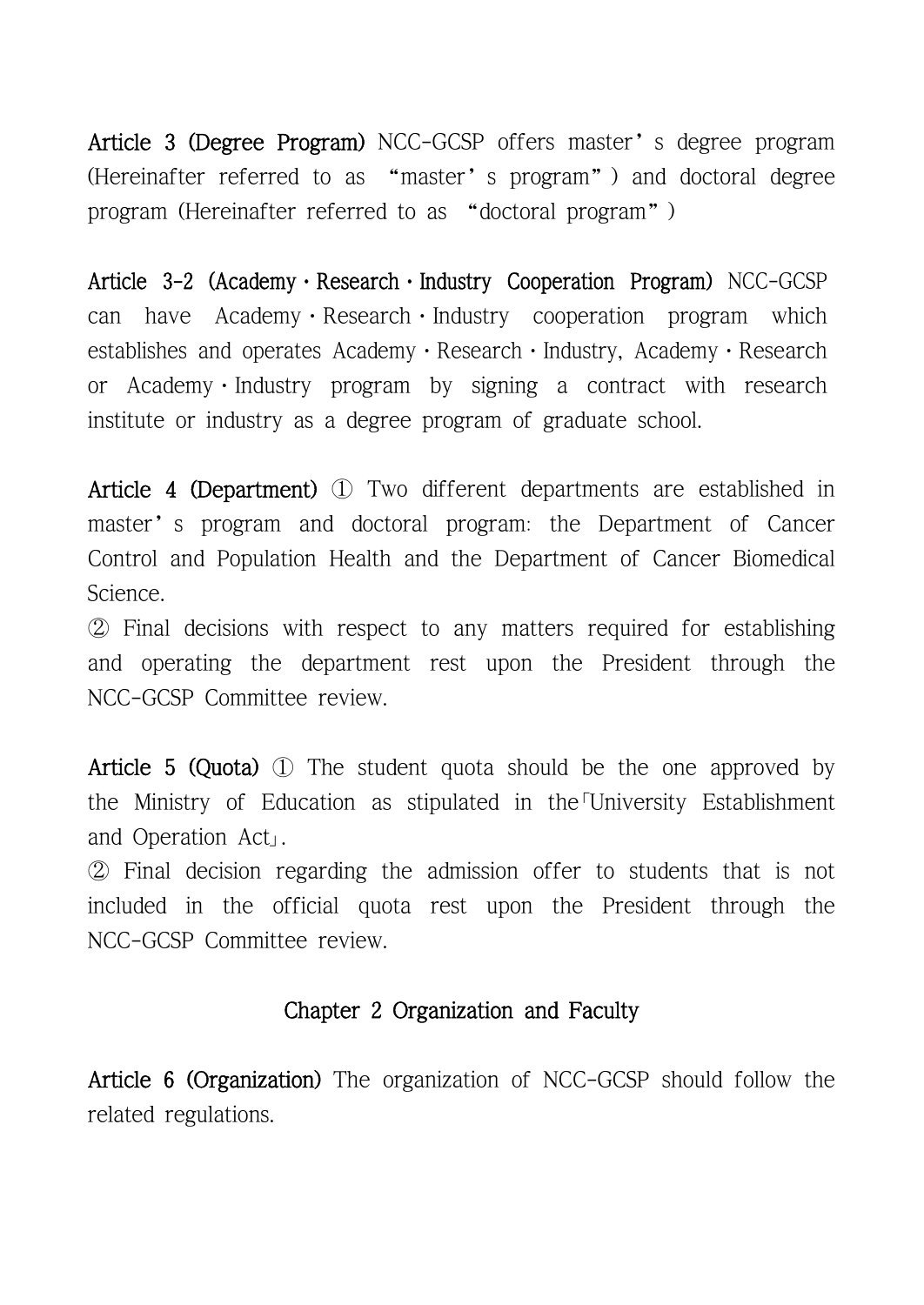Article 7 (Full-time faculty) ① Full-time faculties are classified into professor, associate professor and assistant professor.

② The appointment and dismissal of full-time faculties, and guarantee of their status should follow the related regulations.

Article 8 (Dean) ① Dean should be appointed at the NCC-GCSP. ② Dean whose duties and tasks ordered by the President should take the general responsibility for any works related to NCC-GCSP, as well as lead students' education.

Article 9 (Department Chair) ① The department chair should be in charge of each department and this position should be filled by an assistant professor or higher.

② The department chair should be in charge of academic affairs in each responsible department.

Article 10 (Academic Advisor) The role of academic advisors is to instruct and assist students with thesis and other academic affairs. The faculty members in such position should be filled by a position higher than assistant professor. However, the chair professor or adjunct faculty may be responsible for instructing and assisting students if necessary.

Article 11 (Chair Professor) ① One who capable of contributing to school development with his/her experiences in education and research may be designated as a chair professor by the President. A chair professor should be an authority in cancer control and research that corresponds with the purpose of NCC-GCSP establishment and its educational goal. ② Appointment and treatment of chair professor should follow the related regulations.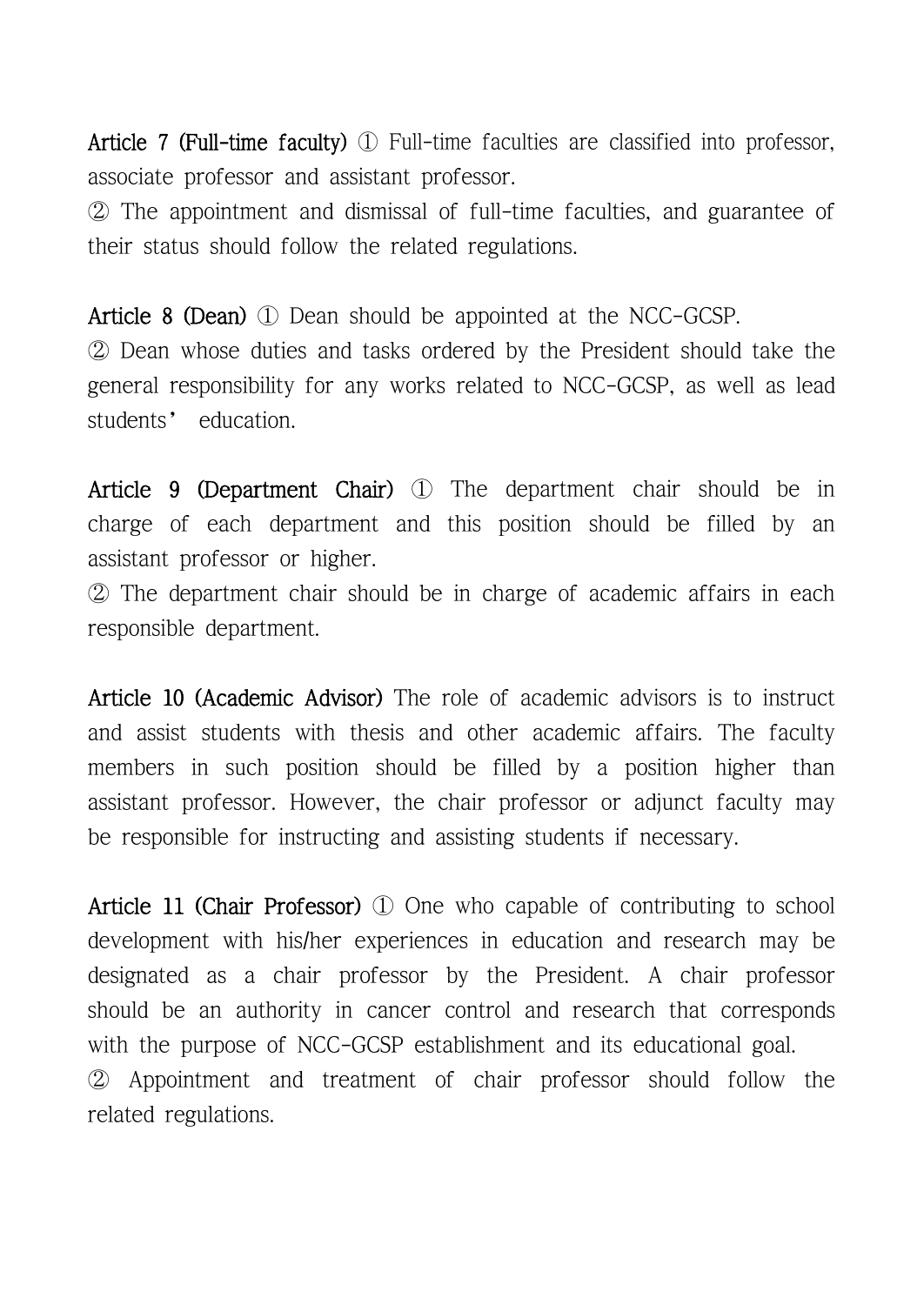Article 12 (Adjunct Faculty and Others) ① Honorary (emeritus) professor, adjunct professor, visiting professor and part-time instructor can teach students at the NCC-GCSP.

② Appointment or treatment of faculty members mentioned above in section 1 should follow the related regulations.

Article 13 (Assistant) ① An assistant is to assist faculties with their educational and research activities.

② Final decision with respect to any matters required for appointing, serving and treating an assistant rest upon the President.

#### Chapter 3 Admissions, and Student and Class Registration

Article 14 (Admissions Period) Admissions period should be within 10 days of beginning of every semester.

Article 15 (Eligibility and Requirement) ① A student who is eligible to apply master's program should hold a bachelor's degree or educational attainment equivalent to bachelor's degree approved by laws. ② A student who is eligible to apply doctoral program should hold a master's degree or educational attainment equivalent to master's degree approved by laws.

Article 15-2 (Transfer admission) ① The president of NCC-GCSP can approve transfer admission for a student who completed more than 1 semester in domestic or oversea graduate school by GCSP committee's deliberation within admission quota.

② Matters required for transfer admission according to regulation of Article 15-2 ① shall be decide separately by the President.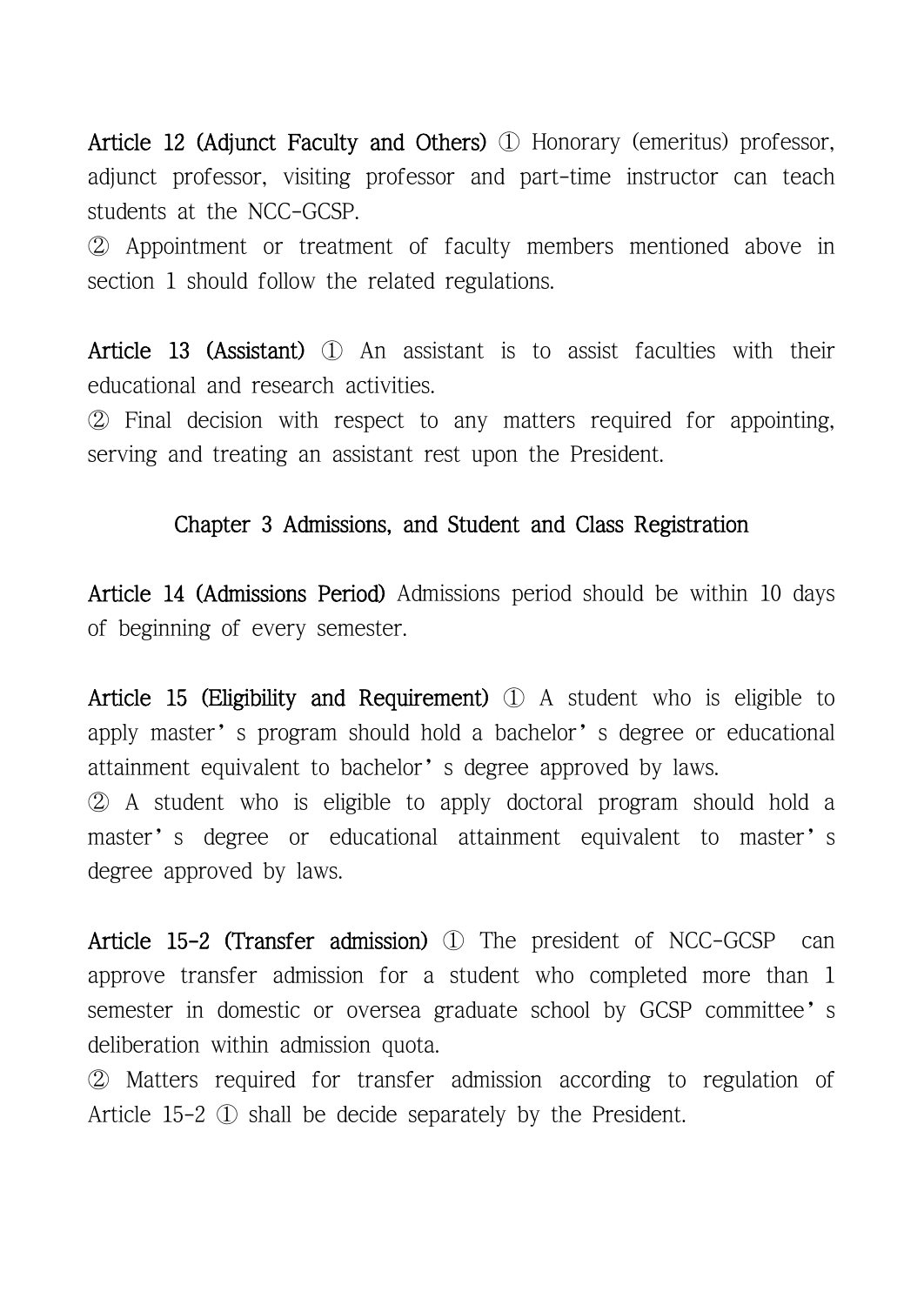Article 16 (Application Procedure) ① Applicants who wish to apply degree program at the NCC-GCSP should submit the following documents along the application fee. The applicant should go through series of application process.

② Final decisions on other additional documents required for submission or any other required matters or issues for application procedures rest upon the President.

Article 17 (Admission Screening) ① Admission screening undergoes the following processes; however, partially to be waived if approved by the President.

- 1. Document review
- 2. Admission Interview
- 3. Other tests

② Details in respect of English proficiency test scores, entrance and screening procedure should go through the NCC-GCSP Committee review prior to a final decision is made by the President.

Article 18 (Admission Acceptance) Admission acceptance for those successful candidates should be reviewed by the NCC-GCSP Committee and finally offered by the President.

Article 19 (Registration of Incoming Student and Cancellation) ① Those who permitted to admission must the required documents prescribed by the president within the designated period and complete the enrollment payment and admission registration.

② The president may cancel or withdraw an admission offer to those who fail to perform the procedure mentioned above in section 1without a reasonable excuse.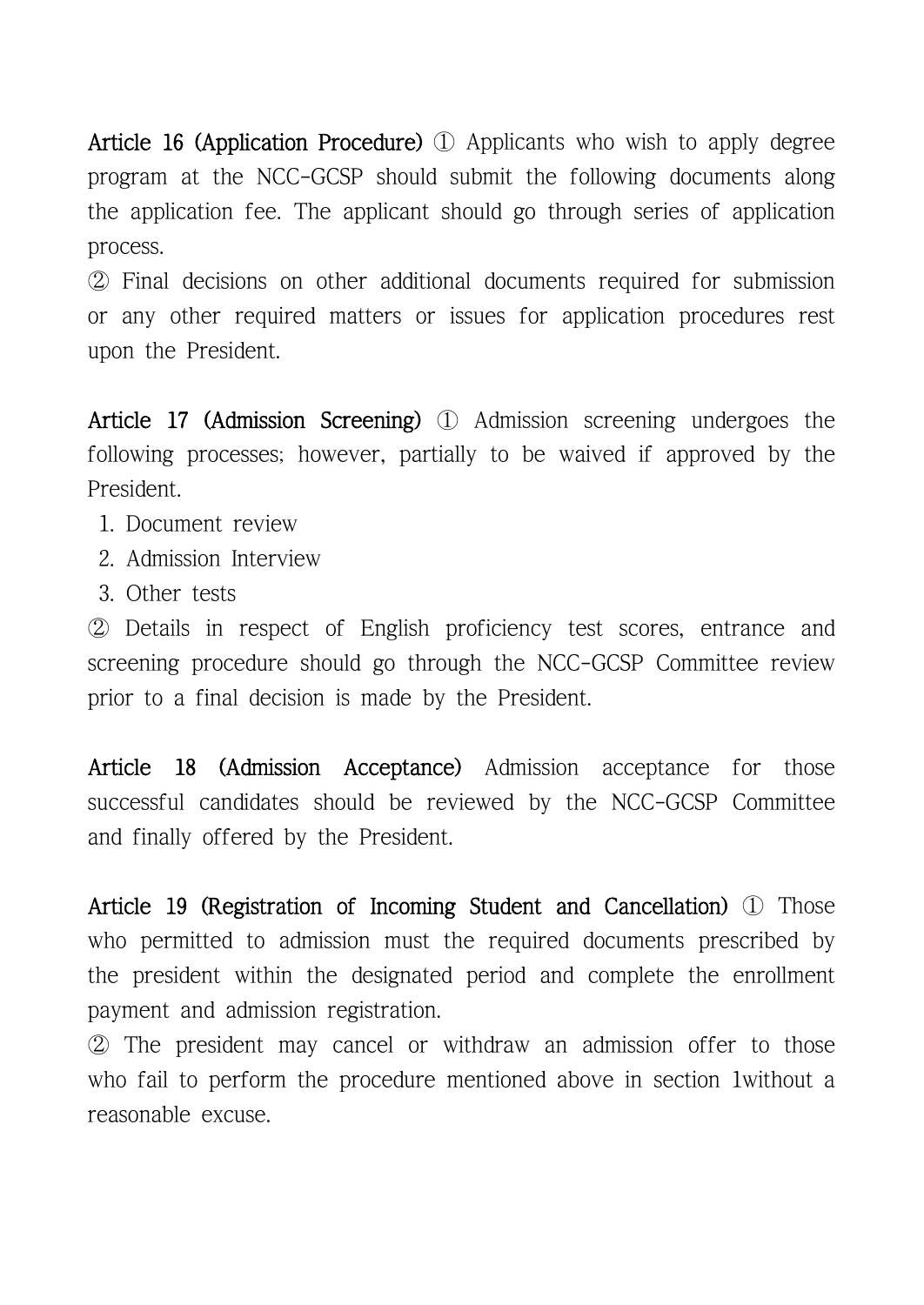Article 20 (Registration of Enrolled Student) Enrolled students need to pay tuition and register the semester within the stipulated deadline or period.

Article 21 (Course Registration and Add/Drop) ① Students who have decided to attend classes must complete the registration and payment prior to course(s) registration. The approvals from the advisor must be obtained in order to register the courses within the stipulated period. ② Adding and dropping of courses is only allowed until the stipulated deadline. Students are not allowed to randomly modify the courses.

Article 22 (Withdrawal) Those who are not able to take class they have already registered for unavoidable reason must receive a confirmation from the advisor within a month from the beginning of the semester concerned, and must submit a 'withdrawal for registered class' along the proof documents. In this case, the remaining class should be more than 1 course.

# Chapter 4 Academic Year, Semester, Number of School Days, Faculty Duty Hours and Holidays

Article 23 (Academic Year and Semester) ① A full academic year at the NCC-GCSP begins from the 1st of March to the end of February in the next year; and 2 semesters are in a full year. However, the beginning and the end of the academic year may be modified through the review by NCC-GCSP Committee.

② NCC-GCSP offers optional summer or winter session in addition to the standard semester mentioned above in section 1.

Article 24 (Number of School Days and Procedure) ① The number of school days is determined separately from the number of school days per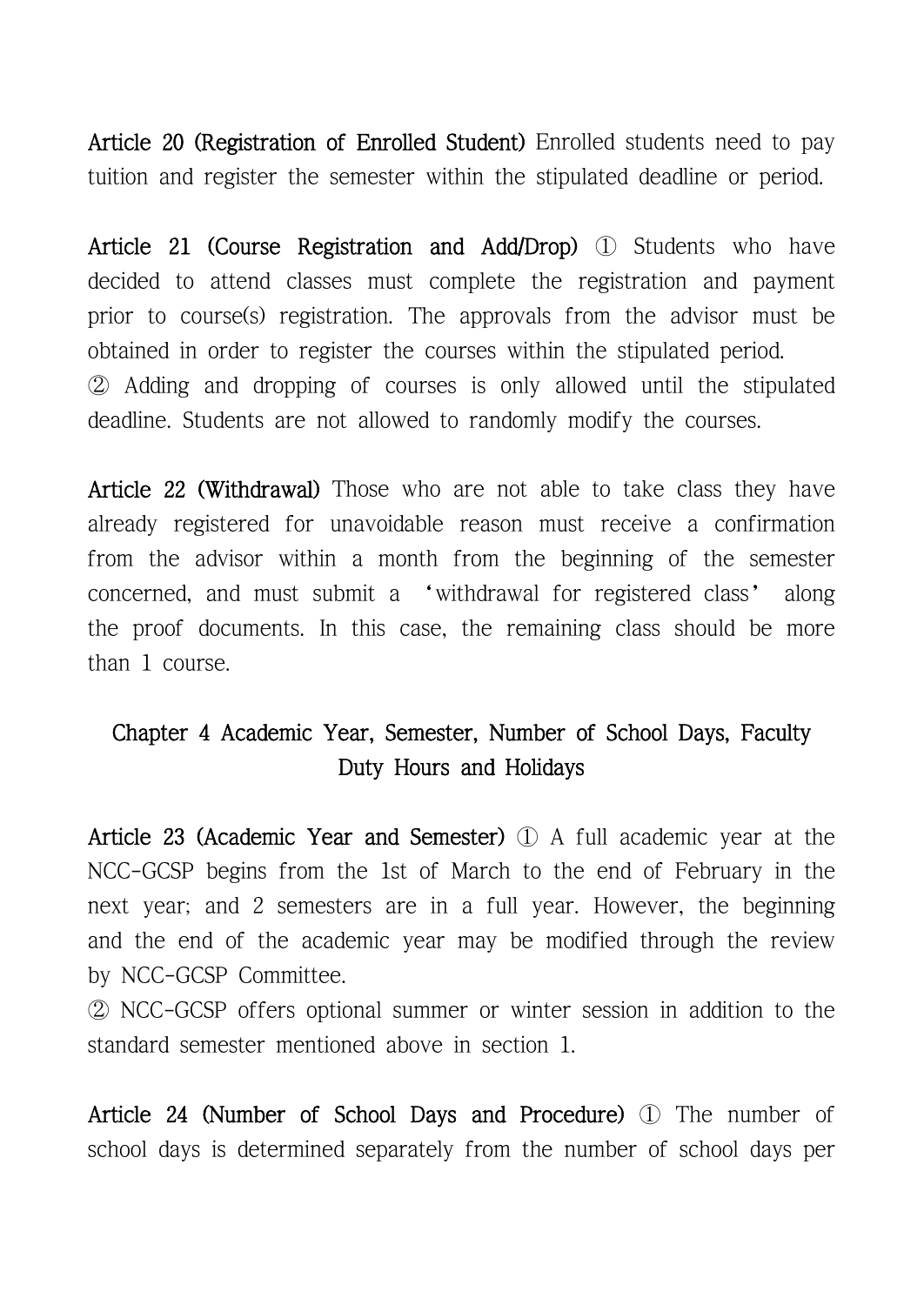respective course.

② The number of school days should be 30 weeks for each academic year (15 weeks for a semester).

③ The number of school days per course is determined at the time of organizing the courses and curriculum within the duration of the number of school days and to the range not to be interfering the completion of the required number of school day per credits.

④ The courses, in principle, are to be taught in English during the weekdays and the courses must provide students with lecture, research participation and field study.

Article 25 (Faculty Duty Hours) All full-time faculty members are required to teach a minimum of 9 hours for a week, 30 weeks for a year. These hours may be adjusted by President upon the academic curriculum if necessary.

Article 26 (School Closing Days) ① The scheduled closing days at the NCC-GCSP are as follows.

- 1. National holidays
- 2. Anniversary of the National Cancer Center (NCC)

② The final decision to close the school, to cancel classes or to take other appropriate actions in response to severe natural disasters, weather conditions or other incidents or damages rest upon the President.

#### Chapter 5 Minimum and Maximum School Years

Article 27 (Minimum School Years) ① The minimum school years for each program are as follow.

- 1. Master's Program : 2 years
- 2. Doctoral Program : 2 years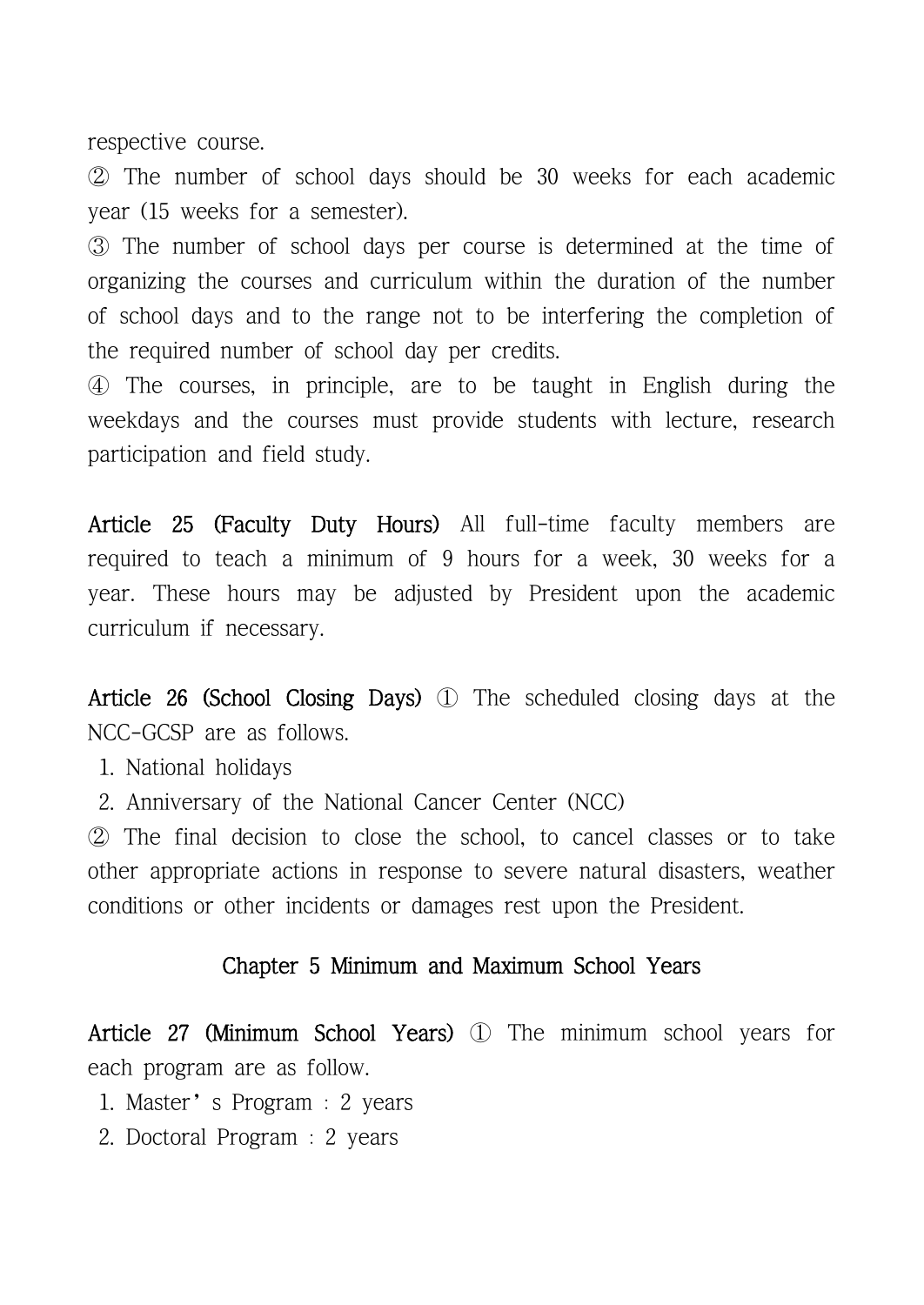3. Combined Master's and Doctoral Program : 4 years

② In despite of regulation mentioned in section 1 above, those who meet the degree requirements early may shorten the term of study(program duration) within one year for the master's program, six months for the doctoral program, and one year and six months for the combined Master's and Doctoral program.

③ Details in terms of shortening the minimum school years by afore-mentioned regulation in section 2 rest upon the President.

Article 28 (Maximum School Years) ① The maximum school years for each program are as follow.

1. Master's Program : 2 years

- 2. Doctoral Program : 2 years
- 3. Combined Master's and Doctoral Program : 4 years

② In despite of regulation mentioned in section 1 above, the president can extend the maximum school years for students with a special circumstance approved by the NCC-GCSP Committee review.

# Chapter 6 Curriculum, Credits, Examination, Grades, Completion and Graduation

Article 29 (Course and Curriculum) The subjects to be completed in each program, the number of school days for each course from the Article 24 (3), and the organization and operation of the curriculum shall be decided by the president after deliberation by the NCC-GCSP committee.

Article 30 (Establishment of Course) Each department chair needs to apply for establishing a new course and this course needs to be reviewed by the NCC-GCSP committee prior to final decision made by the President.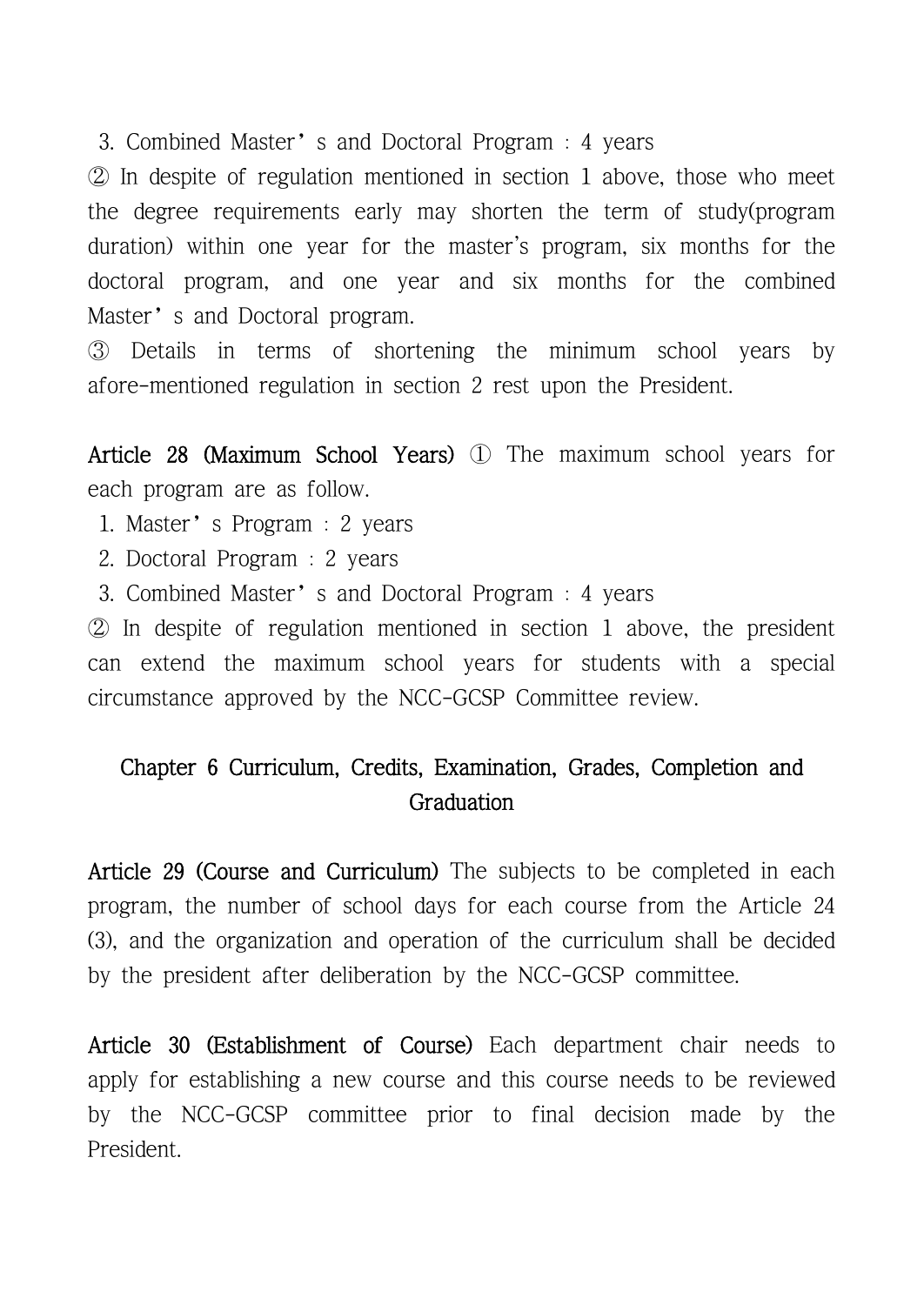Article 31 (Domestic/International Training) Credits may be awarded for training completed at the international organization or domestic/overseas education or research institutes approved by the NCC-GCSP and any relevant details are to be determined by the President.

Article 32 (Course Credit) Courses are on credit basis. A course at least 15 hours per a semester is considered to be 1 credit.

Article 33 (Credits for Completion) The minimum credits required to complete each program; 30 credits for master's program, 30 credits for doctoral program, and 60 credits for integrated program.

Article 34 (Transfer credits from other universities) 1 Credits have previously acquired from other graduate school in Korea or overseas can be transferred to our program through the NCC-GCSP Committee review. ② Credits from schools entered into a Credit Transfer Agreement with the NCC-GCSP or credits acquired from a domestic/overseas school designated by the President can be transferable/acceptable.

③ Any details regarding the credit transfer from other universities are determined by the President.

Article 35 (Credit Acquisition per Semester) ① Student enrolled in master's program should take and complete more than 3 credits and less than 12 credits in each semester.

② In despite of regulation mentioned in section 1, any required matters regarding the credit hours to be taken in excess of 12 credits are determined by the President.

Article 36 (Examination) A regular examination in each course is given to students at the end of the semester. However if necessary, the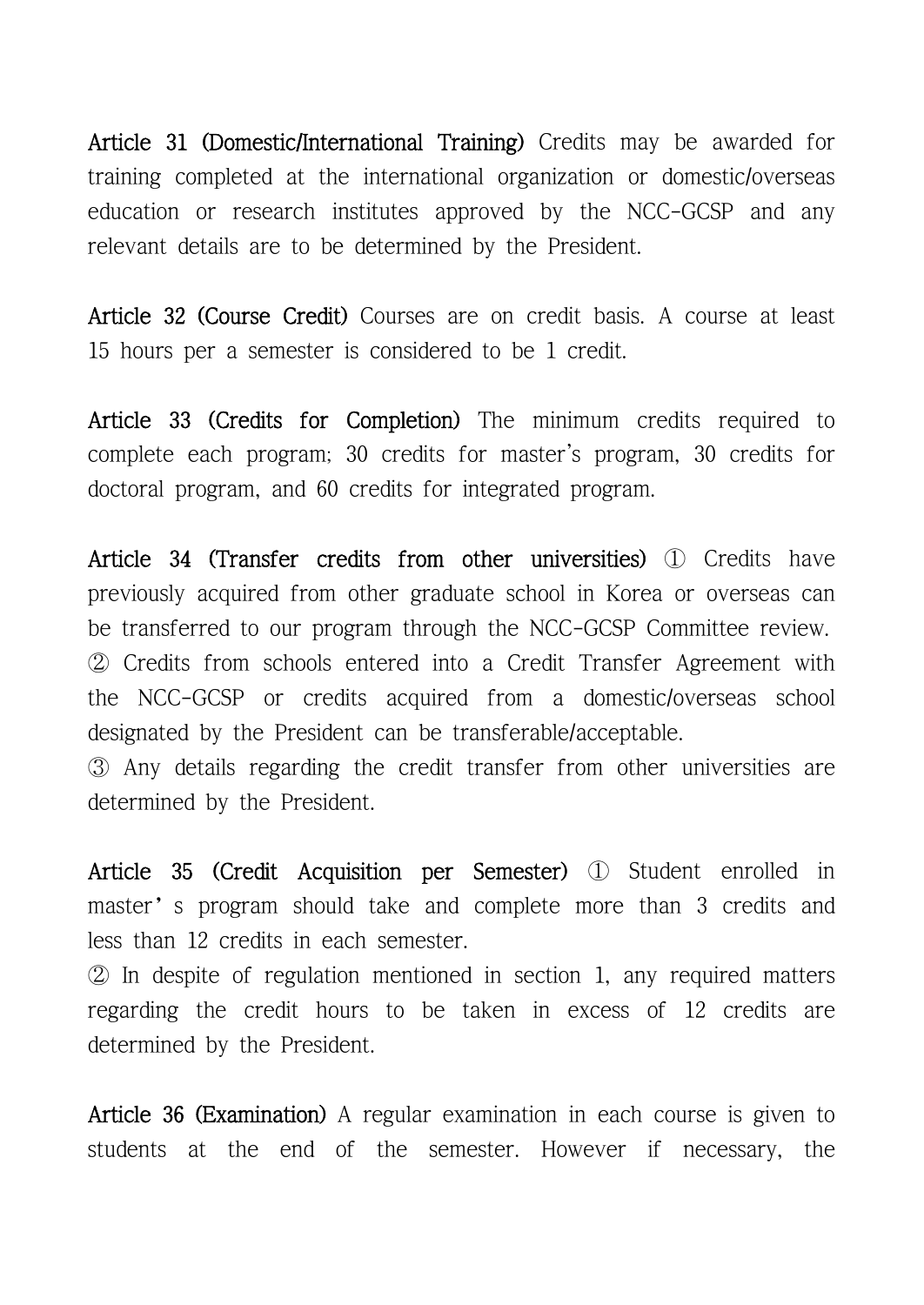examination may be given from time to time.

Article 37 (Grades Calculation) ① Grades are determined solely on the basis of the academic performance in each class, including examination result, attendance, research paper, and attitude and behavior in the class. The grades and average points are as follows.

| Grade       |      |    |             |                   |  |                             |  |            |                                   |  |                  |
|-------------|------|----|-------------|-------------------|--|-----------------------------|--|------------|-----------------------------------|--|------------------|
|             | $A+$ | Ao | $A-$        | $\overline{B}$ B+ |  | $Bo \mid B - \mid C + \mid$ |  | $ $ Co $ $ | $C = 1$                           |  | <b>NP</b>        |
| Point   4.3 |      |    | $4.0$   3.7 |                   |  |                             |  |            | 3.3   3.0   2.7   2.3   2.0   1.7 |  | 0 Pass   No Pass |

② The grades given for some courses including thesis class will be either P (Pass) or NP (No Pass).

Article 38 (Attendance) Students need to attend all classes they have registered for the enrolled semester. Students whose number of absence have exceeded more than one-sixth of the total attendance may not acquire the credit for that class. However, those who submit a report of absence in advance for unavoidable reasons such as illness can be absent up to one-sixth of the total class.

Article 39 (Retaking) ① Students are allowed to retake classes already completed.

② Any requirements for retaking the same classesthat have been already completed are determined by the President.

Article 40 (Submission and Evaluation of Degree Thesis) ① Those who want to obtain a degree must submit their thesis or research achievements with approval of his/her advisor.

② Any detailed matters required for evaluating degree thesis or research product are to be determined by the President.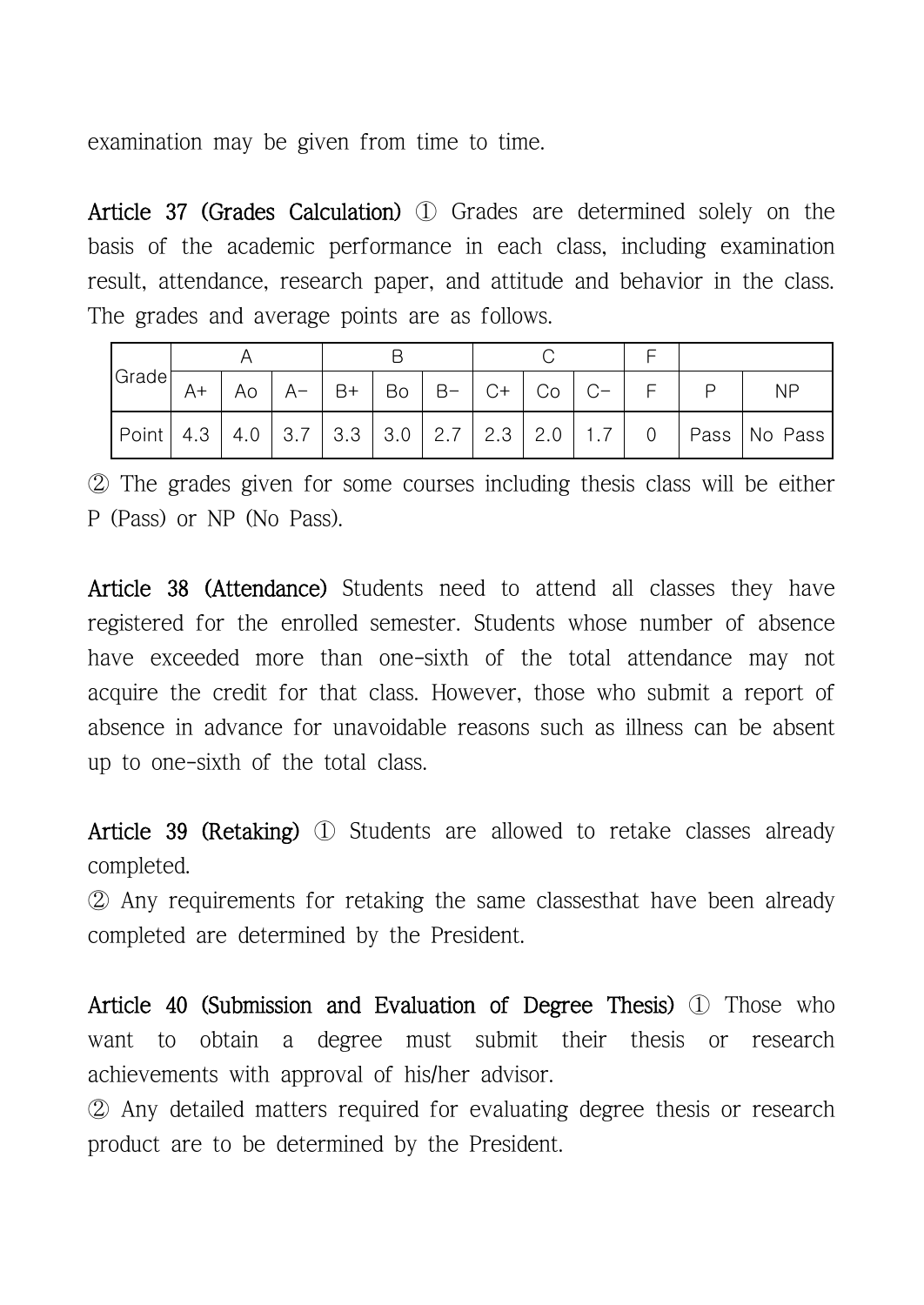Article 41 (Approval for Completion) A student whose number of minimum school years is already fulfilled according to Article 27 or a student whose GPA is at least  $B - (2.7/4.3)$  according to Article 33 will be recognized for the completion of program and obtain a completion certificate.

Article 42 (Award of Degree) ① Those who have acquired the minimum required credits and satisfied the requirements for degree award will receive the degree that individual applied.

② If those who dropped out of the integrated program satisfies the requirement of degree conferral for master's program, they can be awarded the degree.

③ If a student was awarded the concerned degree in a corrupted way, award of the degree can be cancelled.

④ Any required matters in terms of award of degree by the section 1 or section 3 are determined separately by the President through the NCC-GCSP Committee's deliberation.

# Chapter 7 Temporary Leave of Absence, Re-enrollment, Permanent Leave of Absence and Dismissal

Article 43 (Temporary Leave of Absence) ① When student is unable to take more than 5/6 of the class days due to reasons which are subject to one of following subparagraphs, student should get approval from the president by submitting the leave of absence request form; however, a student may take the leave of absence in the event that the student who is subject to the subparagraph 1

1. Entry into military service or military service in accordance with paragraph 1 of Article 73 of 「Military Service Act」

2. Long-term convalescence due to physical and mental disorder.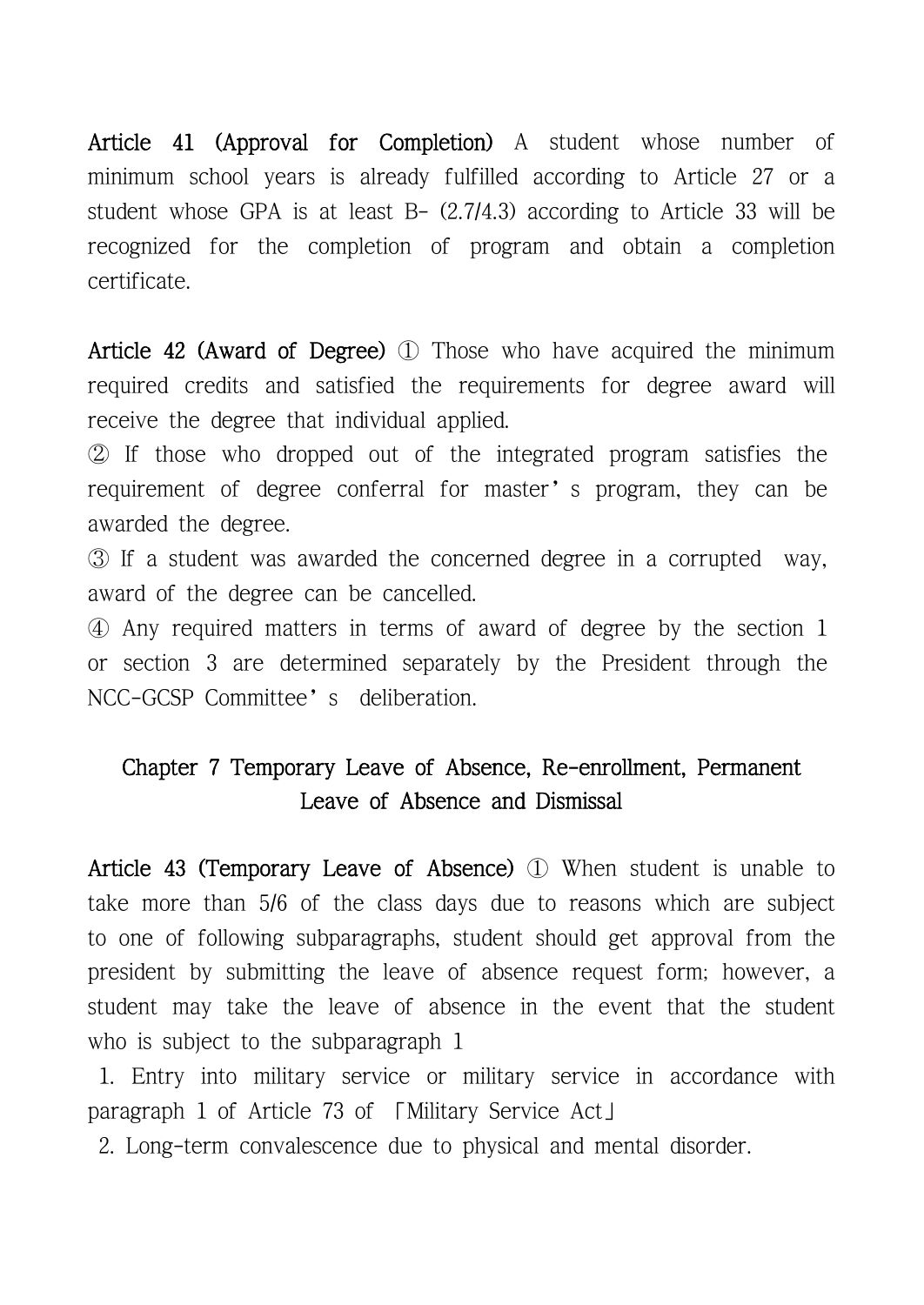3. When any student has caring responsibility for a child aged under 8 (the 2nd grade student of elementary school in case that the child is educated in school) or any female student becomes pregnant or has given birth

4. Other unavoidable reasons

② Students may take a leave of absence from the school for a period not exceeding two consecutive semesters or a total of 3 semester for master's program, 4 semesters for doctoral program and 6 semesters for integrative program. The leave of absence which is subject to subparagraph 1 of paragraph 1 is not included in the length of the leave of absence, and the leave of absence which is subject to subparagraph 3 of paragraph 1 is not included in the length of absence not exceeding 4 semesters.

③ Registration payment for the concerned semester can be exempted for students who submitted a request form for a leave of absence and obtained an approval within the registration period of Enrolled Student in Article 20.

Article 44 (Re-enrollment) ① Students whose term or reason for leave of absence has expired must obtain an approval from the department chair and submit the re-enrollment form to get a final approval from the President within the registration period.

② Students who are re-enrolling after the military service should re-enroll within a year from the date of completion of military service. However, if the completion date of military service is within 10 days from the beginning of a semester can re-enroll a semester in despite of section 1 mentioned above.

Article 45 (Permanent Leave of Absence) ① Students are not allowed to permanently leave school without a reasonable excuse. Those who have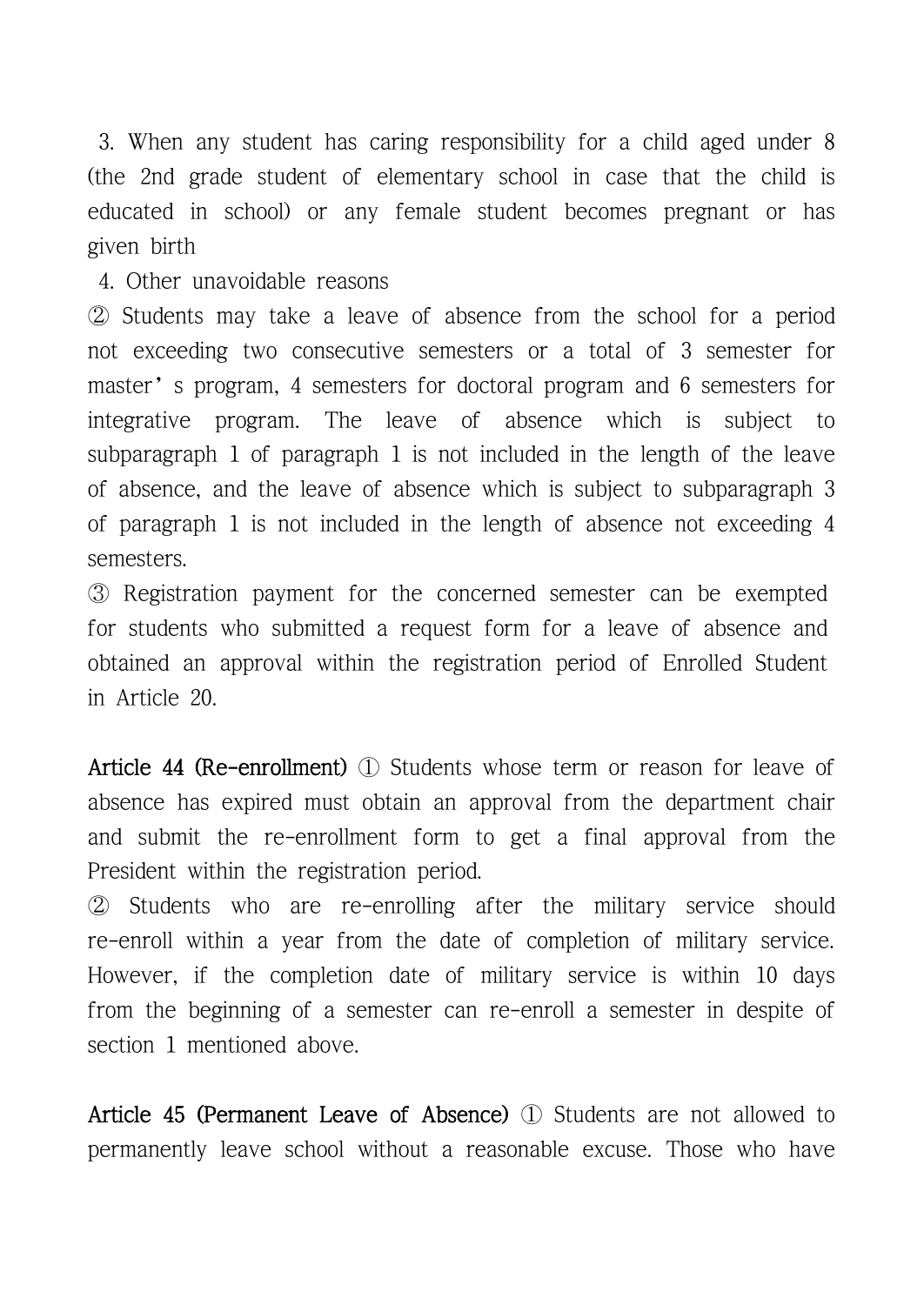to leave school due to unavoidable reason need to submit a request form for permanent leave of absence countersigned by the advisor and department chair in order to obtain the final approval from the President.

② Final decisions on other required matters for permanent leave of absent rest upon the President through the NCC-GCSP Committee review.

Article 46 (Dismissal) ① The President can suspend the following students through the NCC-GCSP Committee review. However, student suspended for reason mentioned in the following no. 8 is not required to go through the committee review.

1. A student fails to return to school upon expiration of the temporary leave of absence

2. A student fails to register the semester within its definite period without a reasonable excuse

3. A student fails to register the courses within its definite period without a reasonable excuse

4. A student fails to acquire a degree within the maximum school years

5. A student received at least 2 academic probations during the term of attendance

6. A student asked to dismiss from a school for a disciplinary action

7. A student violated the law on double registration and full-time system

8. A student died during the term of attendance

② Final decisions on other details required for dismissal rest upon the President through the NCC-GCSP Committee review

Article 47 (Re-entrance) ① The president can approve the readmission to dismissed or withdrawn students who are willing to reenter the school within 2 years from the date of dismissal or withdrawal through the NCC-GCSP Committee review; however, this re-admission is given only 1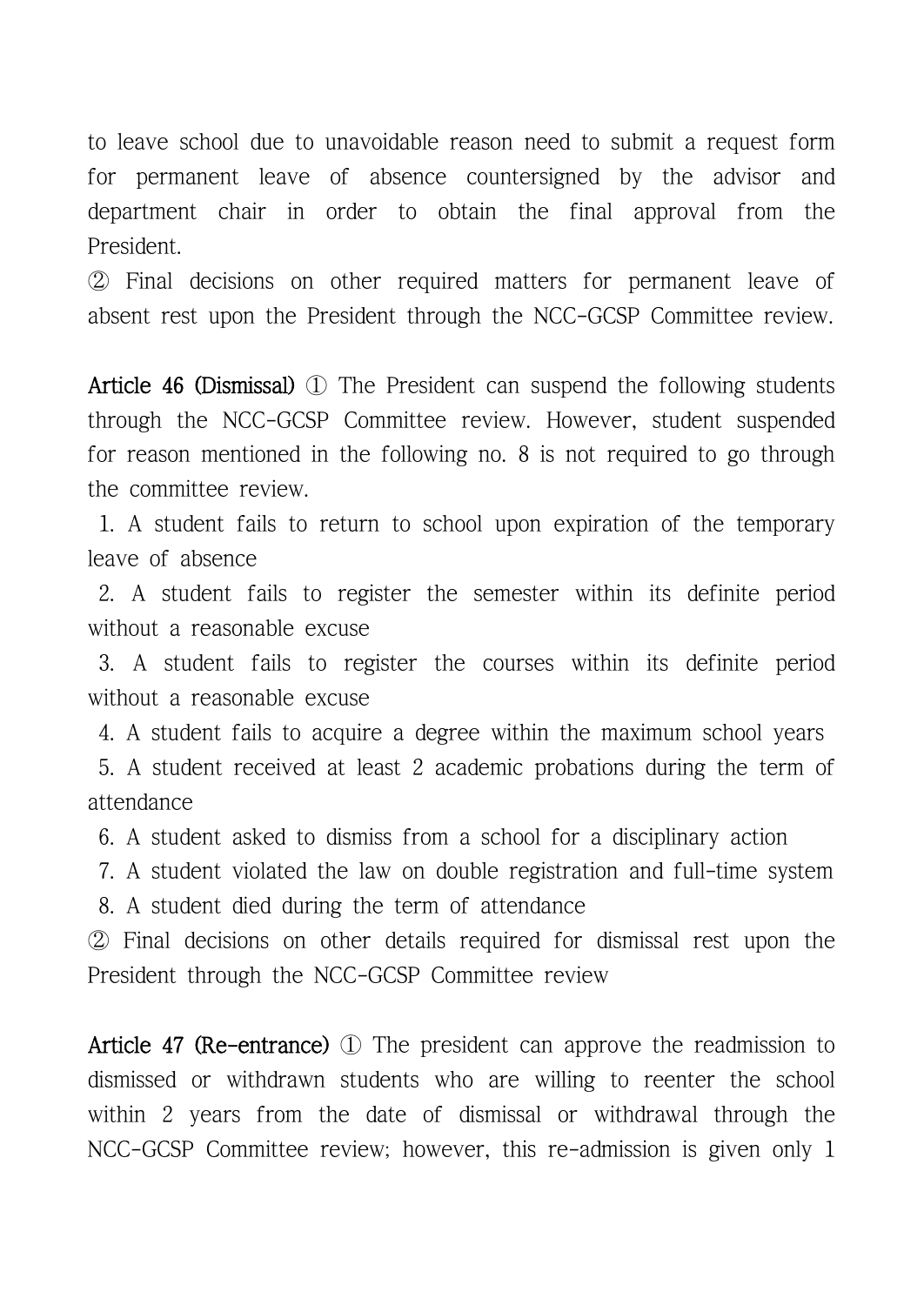time for each student. However, those who are asked to dismiss the school for the following reasons will not grant permission for re-admission.

1. A student who has been suspended from a school due to failure in acquiring the degree within the stipulated maximum school years

2. A student who has been dismissed from the school by disciplinary action

② The period of military service during the period mentioned in section 1 above should not be included.

③ The credits previously acquired by re-admitted students can be totally or partially transferred through the discussion with advisor and department chair.

④ Attendance period of re-admitted student is counted from the very first day of the admission to each program.

#### Chapter 8 Non-degree Course

Article 48 (Non-degree Course) ① The President can establish a non-degree (audit) course if necessary.

② Final decision on non-degree course by section 1 above rests upon the President.

Article 49 (Open Lecture) ①The President can establish an open lecture for those who wish to learn knowledge or technique required in general or academic research.

② Final decision on open lecture by regulation mentioned in section 1 above rests upon the President.

Article 50 (Part-Time Course) ① The president can operate a research program for those willing to take a special course or participate in a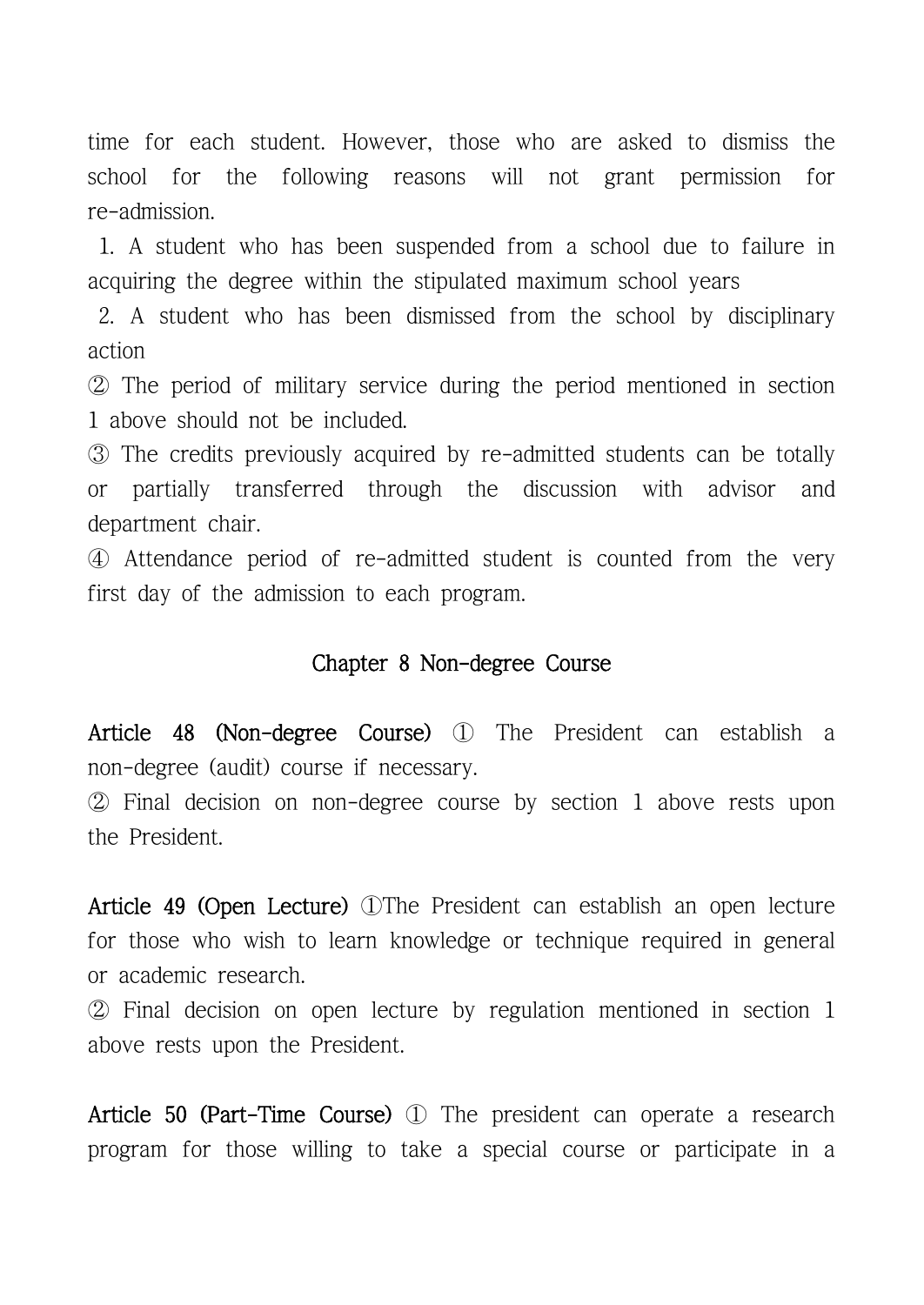specific project.

② Final decisions on requirements for operating research program by regulation mentioned in section 1 above rest upon the President.

## Chapter 9 Registration Payment and Scholarship

Article 51 (Registration Payment) ① Registration payment (tuition and fees)should be paid for each semester if without a special reason. ② The amount and due date of registration payment should be announced before the beginning of each semester.

③ Final decisions on the registration payment collection, amount and refund rest on the President.

Article 52 (Collection of actual expense) ① The total or partial expenses used for student's accesses to research facilities or field trip may be collected from students in each course.

② Students living in the dormitory are responsible for making a payment.

Article 53 (Scholarship) ① Scholarship may be offered to those with good academic performance and an exemplary behavior as a student at NCC-GCSP.

② Any requirements for scholarship offers by regulation mentioned in section 1 above rest upon the President.

# Chapter 10 Awards and Disciplinary Action

Article 54 (Award) ① The President can award the following students through the NCC-GCSP Committee review.

- 1. A student with outstanding creativity
- 2. A student with outstanding academic performance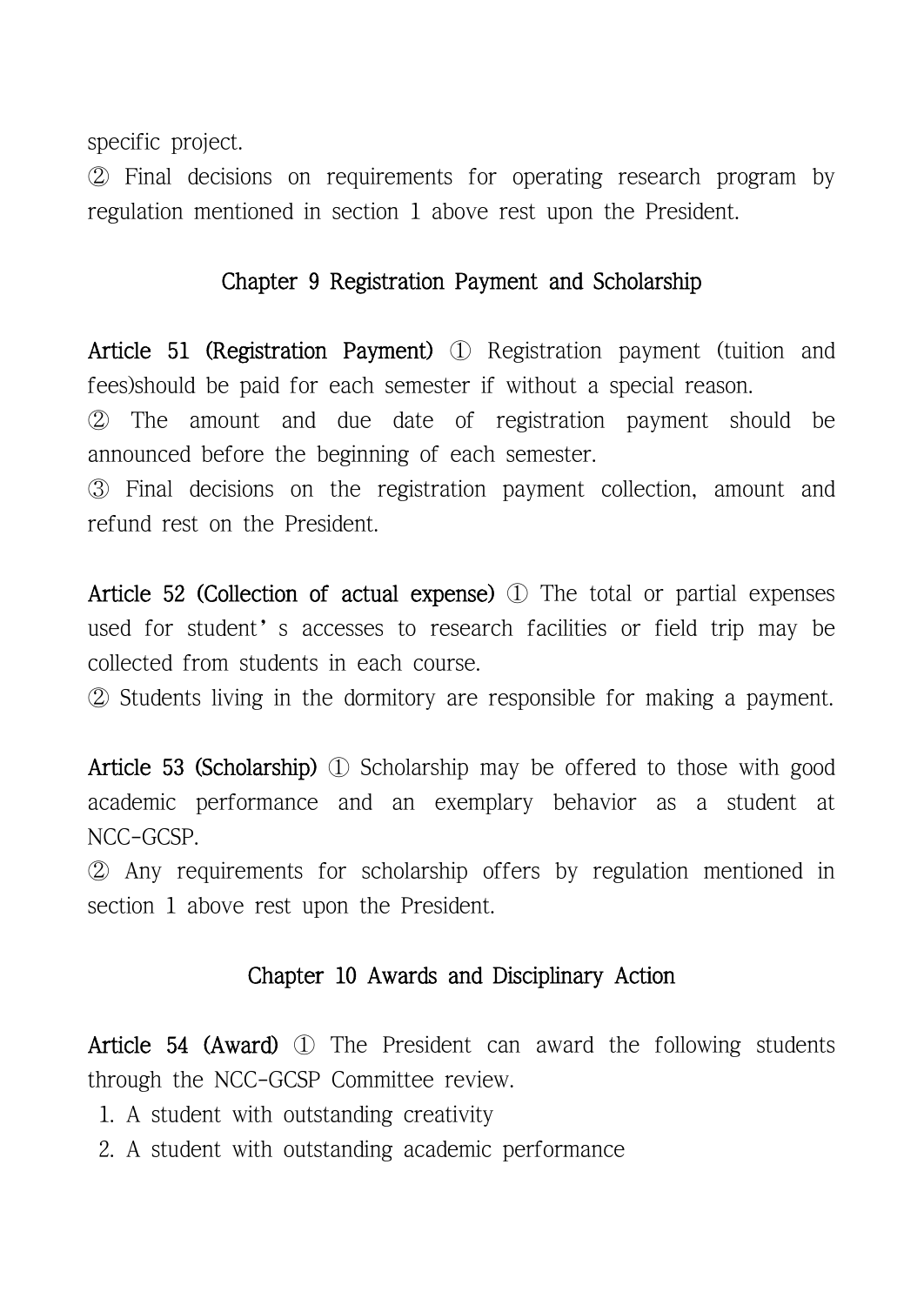3. A student recognized to be awarded by the President

② Any requirements for the type or procedure of award mentioned in section 1 above are determined by the President.

Article 55 (Academic Probation) ① The President may give academic probation to students with a poor academic performance whose GPA is lower than  $B (2.7)$ .

② The President can limit the number of credit hours or tutoring activities through NCC-GCSP Committee review for student who placed on an academic probation.

③ Student who has been placed on an academic probation on the basis of section 1 above will be notified to advisor and department chair by the President.

Article 56 (Disciplinary Action) ① The president can take a disciplinary action to students who violate the student regulations or the duties through the NCC-GCSP Committee review.

② A student placed on academic probation has the right to appeal the decision.

③ Disciplinary actions are classified into behavioral probation, detention (definite or indefinite period) or dismiss.

### Chapter 11 Student Activities

Article 57 (Student Council) ① The Student Council of NCC-GCSP is to develop student's voluntary activities and vitalize the tutoring activities. ② The Student Council of NCC-GCSP is composed of students currently attending school and any matters on organization and operation of Student Council are determined by Student Council Regulation.

③ The President can support budget for Student Council and its activities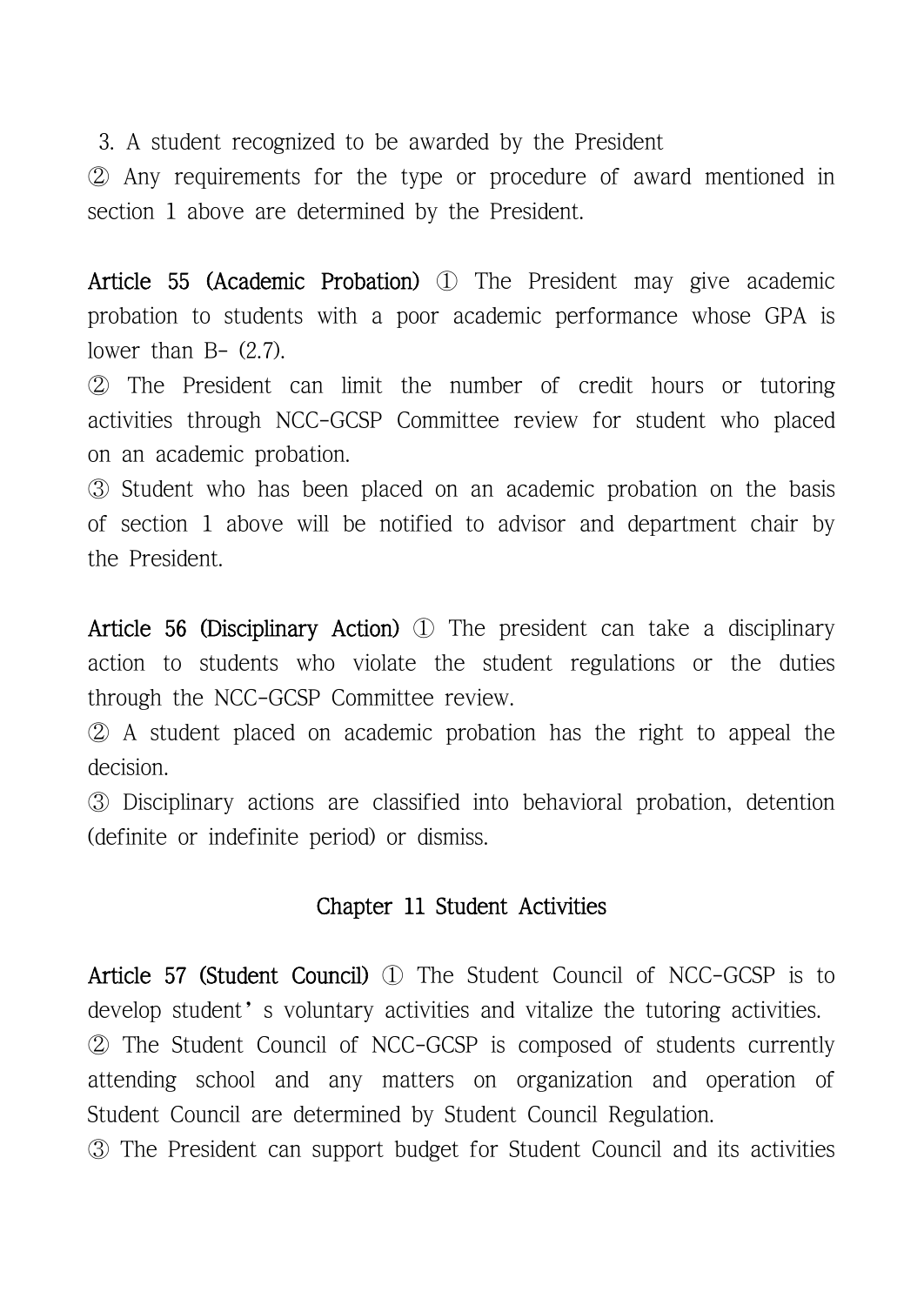and the final decisions on any other matters relating to Council activities or supports rest upon the President.

④ Any full-time faculty members can be placed as an advisor for Student Council to assist/instruct student activities in Student Council.

Article 58 (Extra Curriculum Activities) Extra curriculum activities should be assisted by an advisor and the tutoring should be voluntarily carried out without interruptions of conducting education and research or maintaining the order or regulation in the school.

Article 59 (Approval for Student Association) ① An approval from the President should be obtained in order to organize the student organization other than Student Council.

② The President can support budget to vitalize the student organization and its activities, and any decision on student organization activities and supports rests upon the President.

Article 60 (Publication) ① An approval from President should be obtained in order for Student Council, student organization or individual student to publish the publications including newspapers and journals on a regular or an irregular basis OR to distribute them.

② Any matters regarding the publications editing should be instructed by an advisor appointed by the President.

Article 60-2 (Support for Students with Disabilities) The president should help support students with disabilities actively for their studies and school life. Required matters regarding this shall be decided separately by President.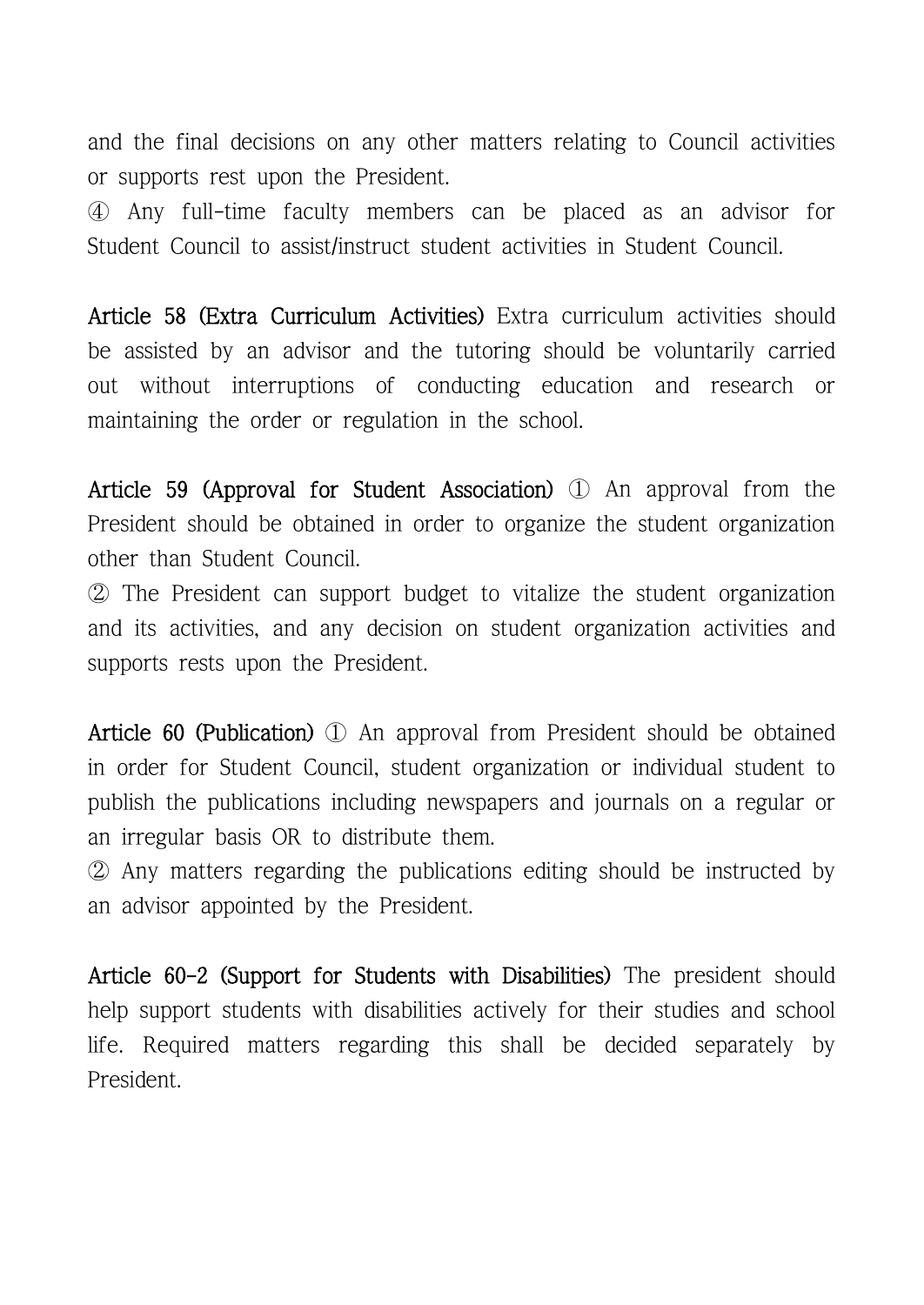# Chapter 12 GCSP Committee

Article 61 (Organization of GCSP Committee) ① NCC-GCSP committee should be organized to deliberate matters in regard to operation of the graduate school.

② NCC-GCSP Committee is composed of NCC-GCSP President as Committee chairperson and less than 12 members appointed by the president including director of research institute, director of hospital, director of NCC Institute, president of NCC-GCSP, head of Office of Planning & Coordination, head of Office of Administration, head of Office of Public Relations and Collaboration, and head of Division of Education & Training.

③ NCC-GCSP committee can organize a sub-committee in case of need.

④ NCC-GCSP committee can have an assistant administrator and the chairperson appoints a staff as assistant administrator for administration of GCSP committee.

Article 62 (Service term of Committee Member) The service term of Committee members is 2 years. However, the service term for the member newly appointed to fill a vacancy will be the remaining term of the predecessor.

# Article 63 (Reviews required by Committee)

Committee is required to review the following matters.

- 1. Admissions, completion and graduation
- 2. Establishment of department and major, modification, abolition and student quota
- 3. Organization and operation of course and research
- 4. Establishment and amendment of school regulation
- 5. Establishment, amendment and abolition of regulations regarding the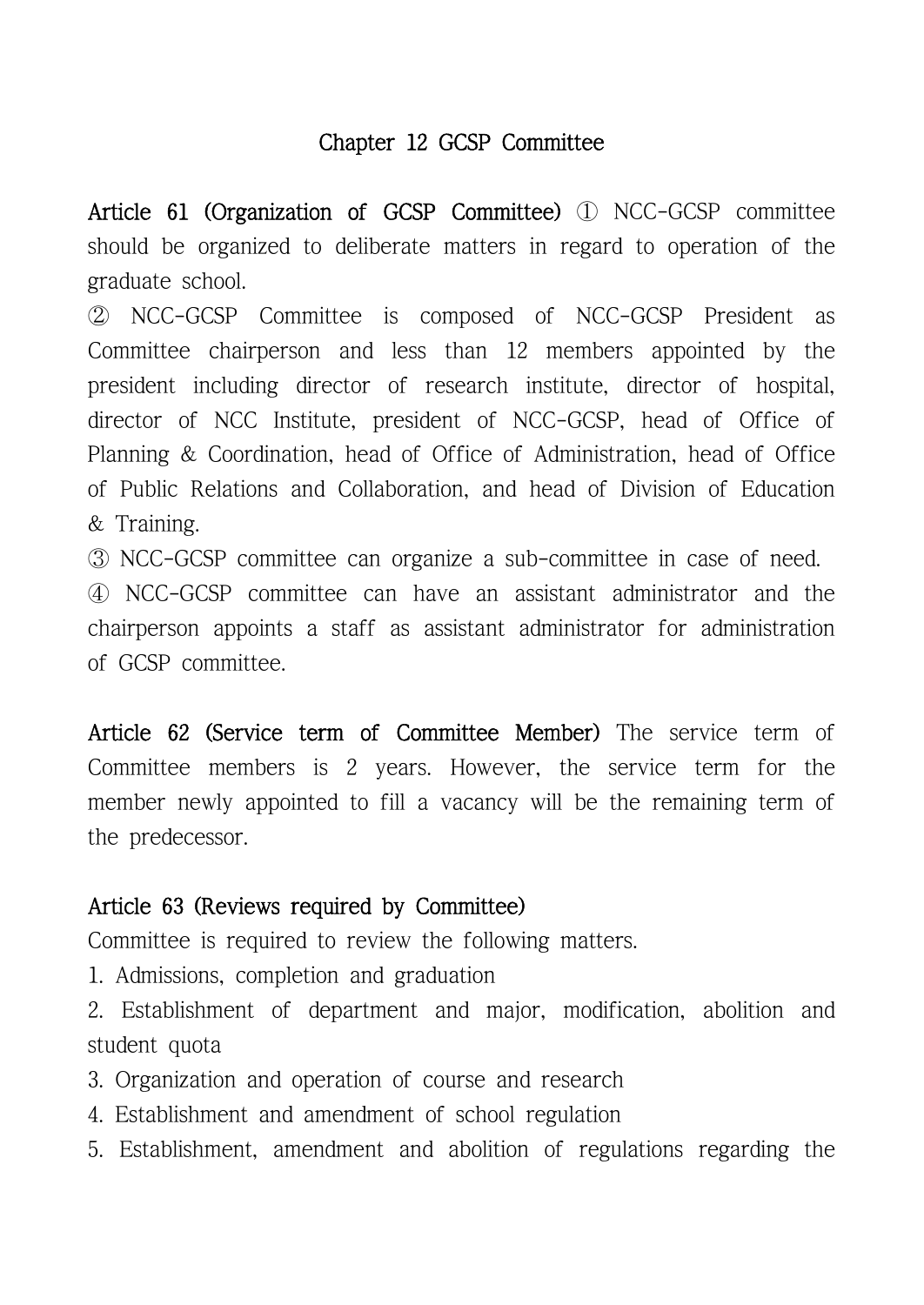operation of school

- 6. Non-degree course, open lecture and part-time course(s)
- 7. Academic probation
- 8. Tuition, scholarship and subsidy for research
- 9. Other important matters on the academic operation

Article 64 (Gathering and Review Procedure) The Committee chairperson gathers the Committee members to discuss any issues raised from Article 63 or any matters considered to be necessary by the President. The NCC-GCSP Committee shall be held when more than half of the committee members are present at the sitting. Consent of at least half of the members present should be obtained in order for issue to be reviewed and resolved at the Committee. All tie votes are to be decided by the Committee chairperson.

Article 65 (Meeting Minutes) Assistant administrator should prepare the meeting minutes in a document format and such document should be signed and dated by at least 2 present Committee members and Committee chairperson prior to its custody

Article 66 (Written Resolution) Among the matters to be deliberated in the Committee meeting, the matters considered minor or urgent by the Committee chairperson can be deliberated and resolved in a written form without holding NCC-GCSP Committee meeting.

#### Chapter 13 Self-Evaluation

Article 67 (Self-Evaluation) ① The president shall conduct a self-evaluation on the overall management such as education and research, organization and operation, and facility and equipment, etc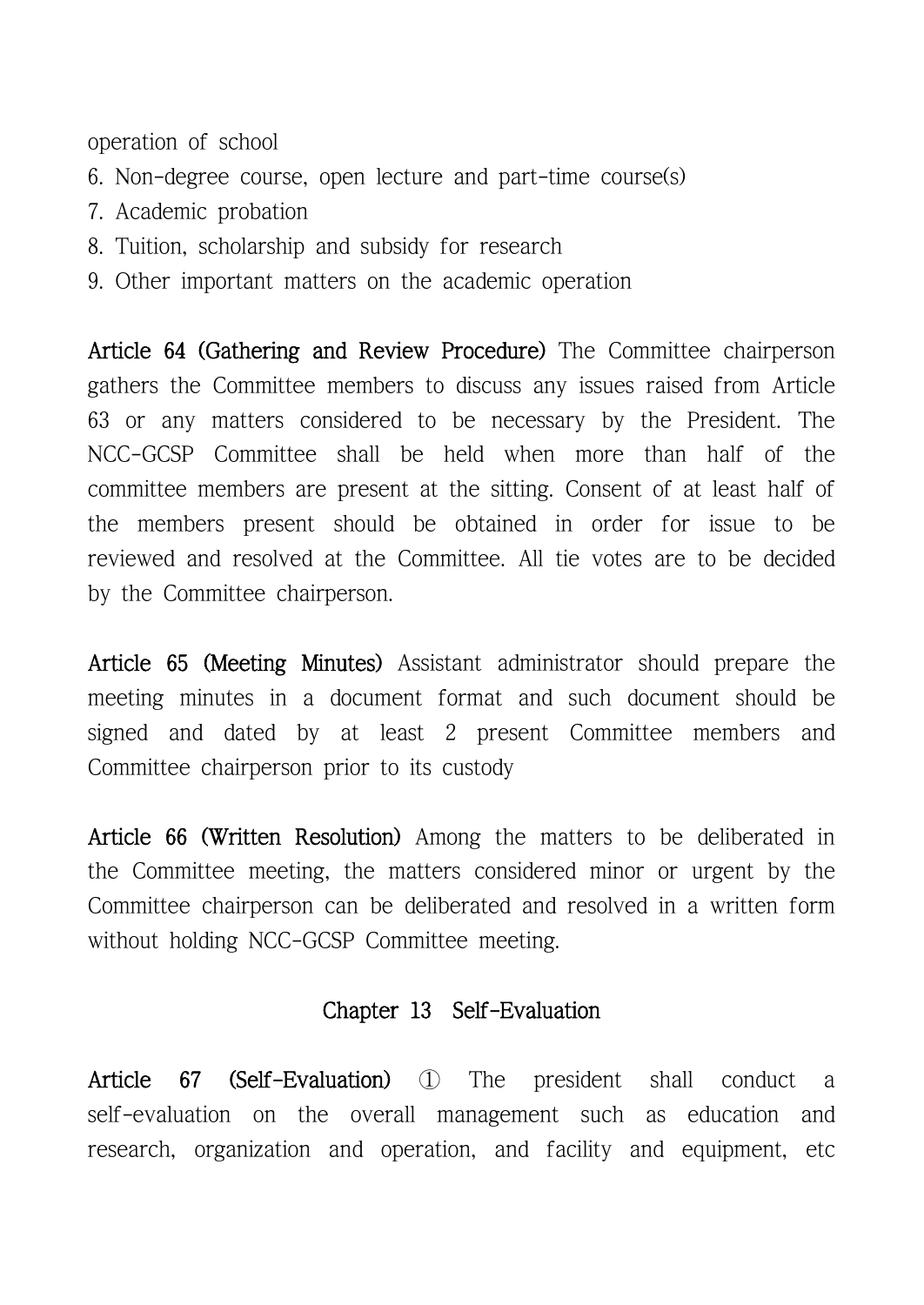biennially for qualitative improvement including enhancement of educational environment and education and research. However, if comprehensive evaluation is made by a accredited agency according to Higher Education Act Article 11-2 (2), the comprehensive evaluation may be replaced with the self-evaluation.

② The subject for self-evaluation shall be in accordance with the following subparagraphs including information and subject to publication in Article 6 (1) of 「Act on Special Cases Concerning the Disclosure of Information by Education-related Institutions」.

1. Plan on the graduate school development

- 2. Education and research
- 3. Organization and operation
- 4. Facility and equipment
- 5. Other matters decided by self-evaluation committee

③ The president shall publish results on self-evaluation through NCC-GCSP website and the matters of publishment such as method and scope of publication shall be decided by self-evaluation committee.

Article 68 (Self-evaluation committee) ① The president shall secure fairness, accuracy and continuity and organize a self-evaluation committee for enhanced performance.

② The self-evaluation committee is composed of less than 10 members who the president appoints including committee chair and the term of committee member shall be two years.

③ The chair of self-evaluation committee shall be the dean and one assistant administrator to conduct affairs of the committee should be appointed and the assistant administrator shall be manger of academic & student affairs team.

④ The self-evaluation committee shall perform the following matters of subparagraphs.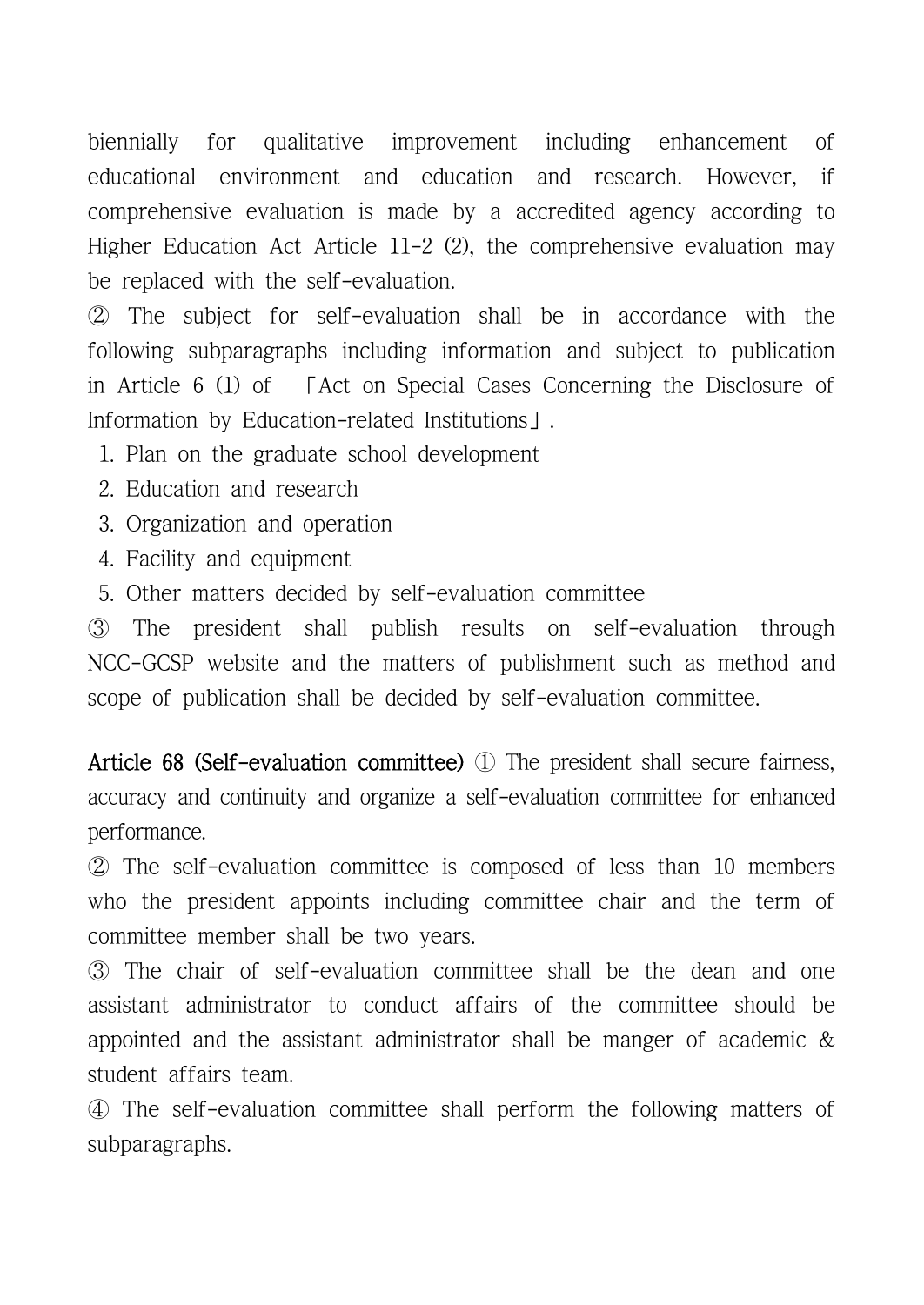1. Development and management on basic operation plan of self-evaluation

 2. Development and supplementation of indicator and standard for self-evaluation

 3. Matters in terms of publication and application of self-evaluation results 4. Other matters regarding self-evaluation

### Chapter 14 Supplemenatary Rules

Article 69 (sub-regulation for operation) Detailed matters required to enforce this school regulation shall be decided separately by the President. (Revised Mar. 10, 2014)

Article 70 (School Regulation Revision Process) School regulation revision shall be completed by deliberation of NCC-GCSP Committee followed by approval of the President after purpose of revision and contents etc. are notified. (Revised March. 10, 2014)

#### Supplementary Rules <Established on August 8, 2012>

(Effective date) This NCC-GCSP regulation becomes an effective on the date of the approval of NCC-GCSP obtained from the Minister of the Ministry of Education.

#### Supplementary Rules <Revised on June 28, 2013>

(Effective date) This NCC-GCSP regulation becomes an effective on the date of the approval of NCC-GCSP obtained from the Minister of the Ministry of Education.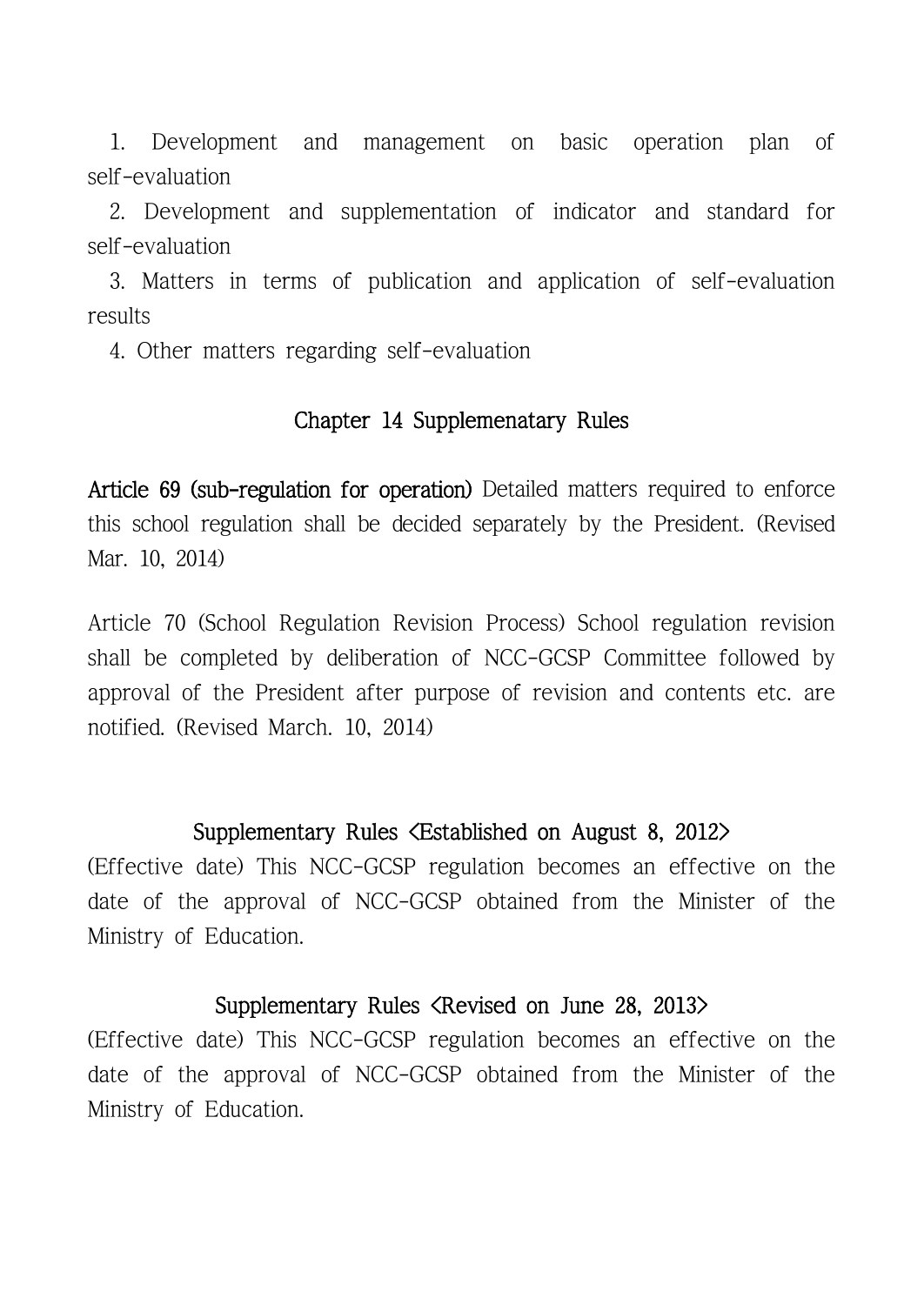### Supplementary Rules <Revised on March 10, 2014>

(Effective date) This NCC-GCSP regulation is to be enforced from March 10, 2014.

#### Supplementary Rules <Revised on August 28, 2014>

(Effective date) This NCC-GCSP regulation is to be enforced from August 28, 2014.

### Supplementary Rules <Revised on April 20, 2015>

(Effective date) This NCC-GCSP regulation is to be enforced from April 20, 2015.

### Supplementary Rules <Revised on August 11, 2015>

(Effective date) This NCC-GCSP regulation is to be enforced from August 11, 2015.

### Supplementary Rules <Revised on November 13, 2015>

(Effective date) This NCC-GCSP regulation is to be enforced from November 13, 2015.

### Supplementary Rules <Revised on November 8, 2016>

Article1 (Effective date) This NCC-GCSP regulation is to be enforced from March 1, 2017, but Article 15 and 16 is to be enforced from 2017 admission.

Article2(Interim Measures) A student expelled from Department of Cancer Control and Policy and Department of System Cancer Science before this NCC-GCSP regulation comes into effect is the expelled student from Department of Cancer Control and Population Health and Department of Cancer Biomedical Science.